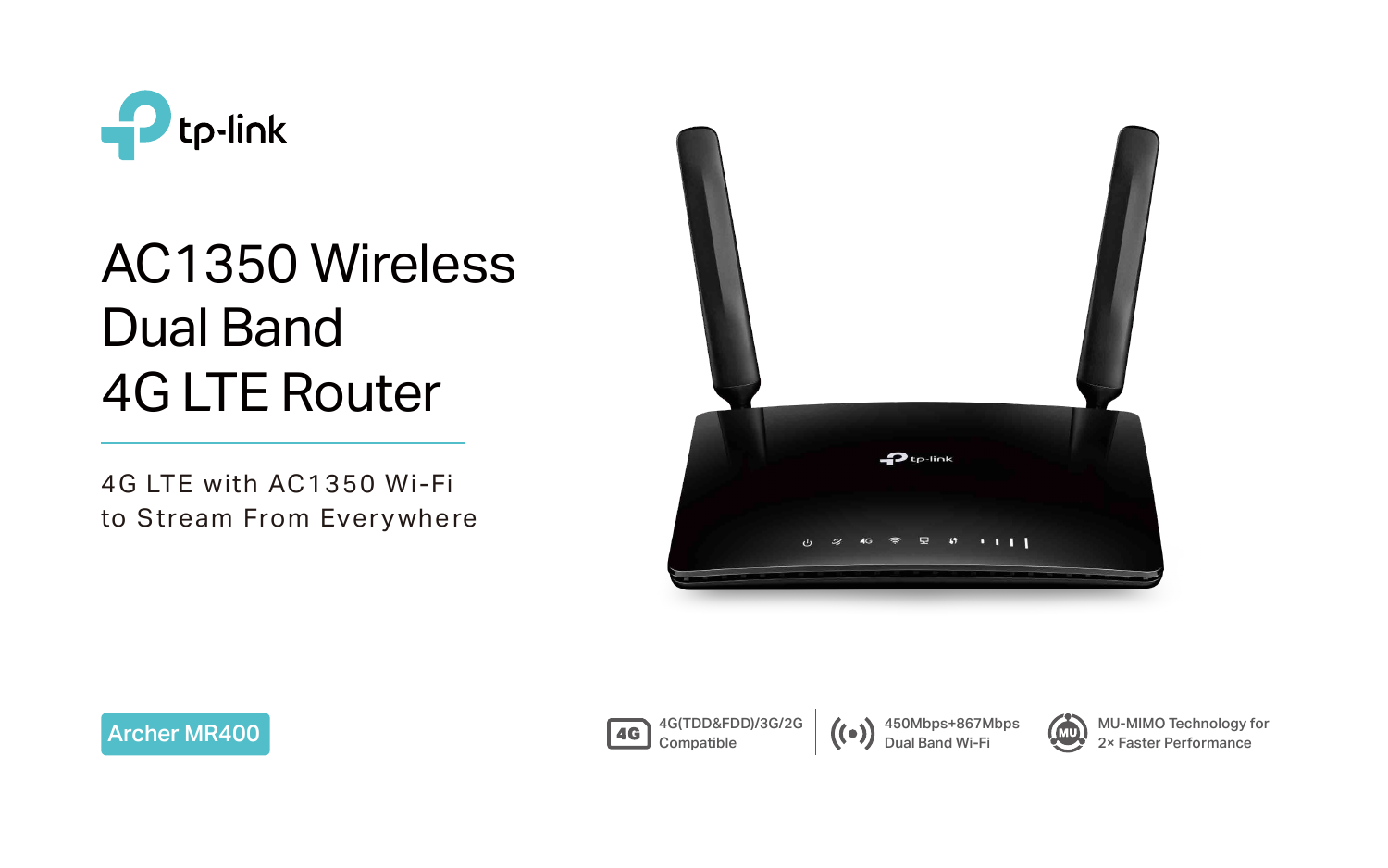The Archer MR400 uses 4G LTE technology to achieve speeds of up to 150Mbps download and 50Mbps upload. It also shares a simultaneous dual band Wi-Fi network with maximum speeds of 450Mbps on 2.4GHz and 867Mbps on 5GHz for gaming, streaming, file-sharing and more.

## **Highlights**

#### Superfast 4G LTE Speed and Stream-Ready AC Wi-Fi

Beamforming makes sure that your mobile devices can connect on the move by sending targeted Wi-Fi to them for stronger connections. Advanced LTE antennas make efficient and stable connections to every devices. Power Amplifier and Low Noise Amplifier boost sending and receiving capabilities, creating a wide-coverage Wi-Fi network for your home.

#### Beamforming Technology for Maximum Network Coverage

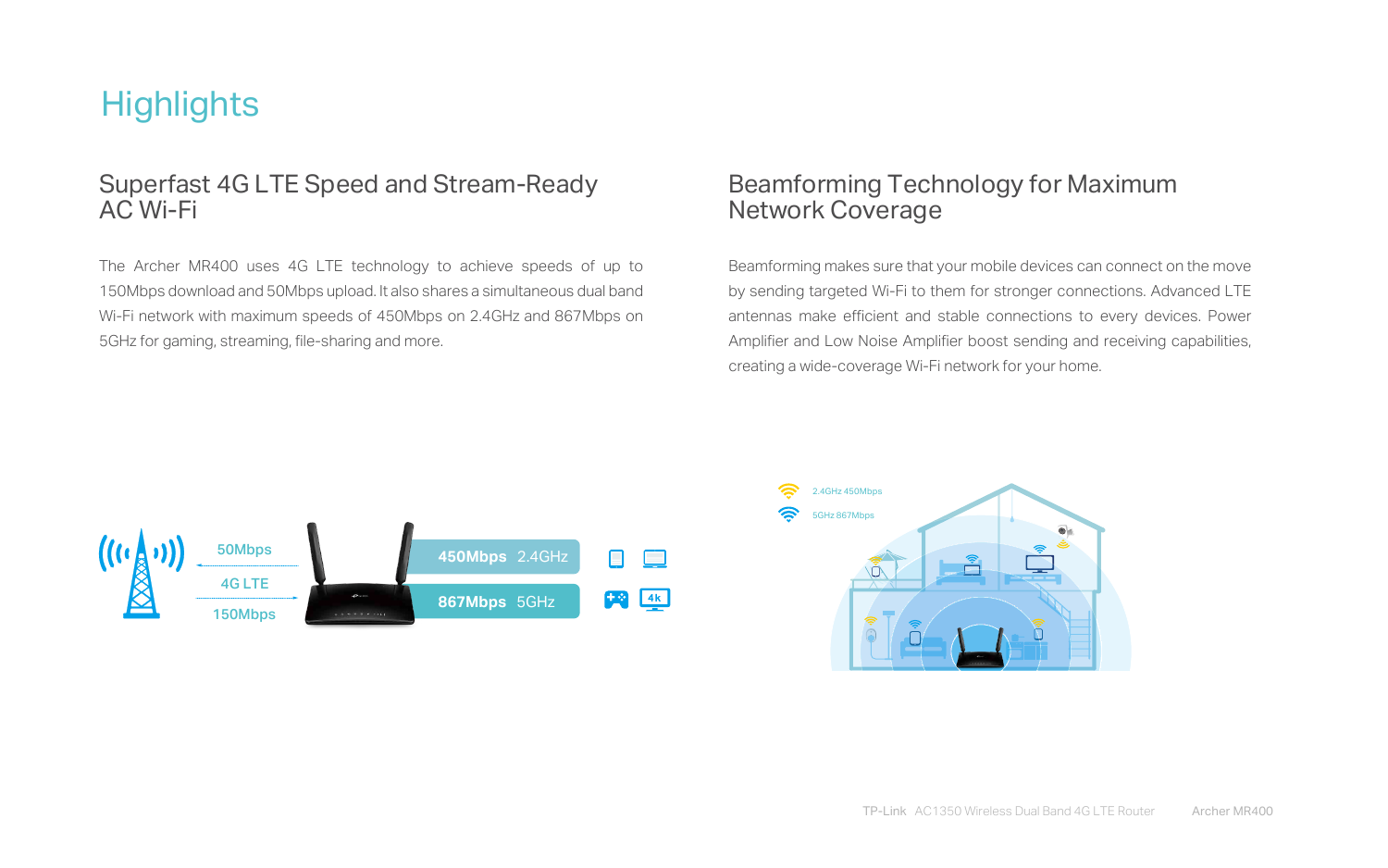#### Plug and Play

Simply insert your 3G/4G SIM card into the built-in slot, turn on the MR400 and

start surfing.



## **Highlights**

## MU-MIMO for Faster Connection

MU-MIMO technology allows the Archer MR400 to serve 2 devices at once, reducing wait time and increasing Wi-Fi throughput.



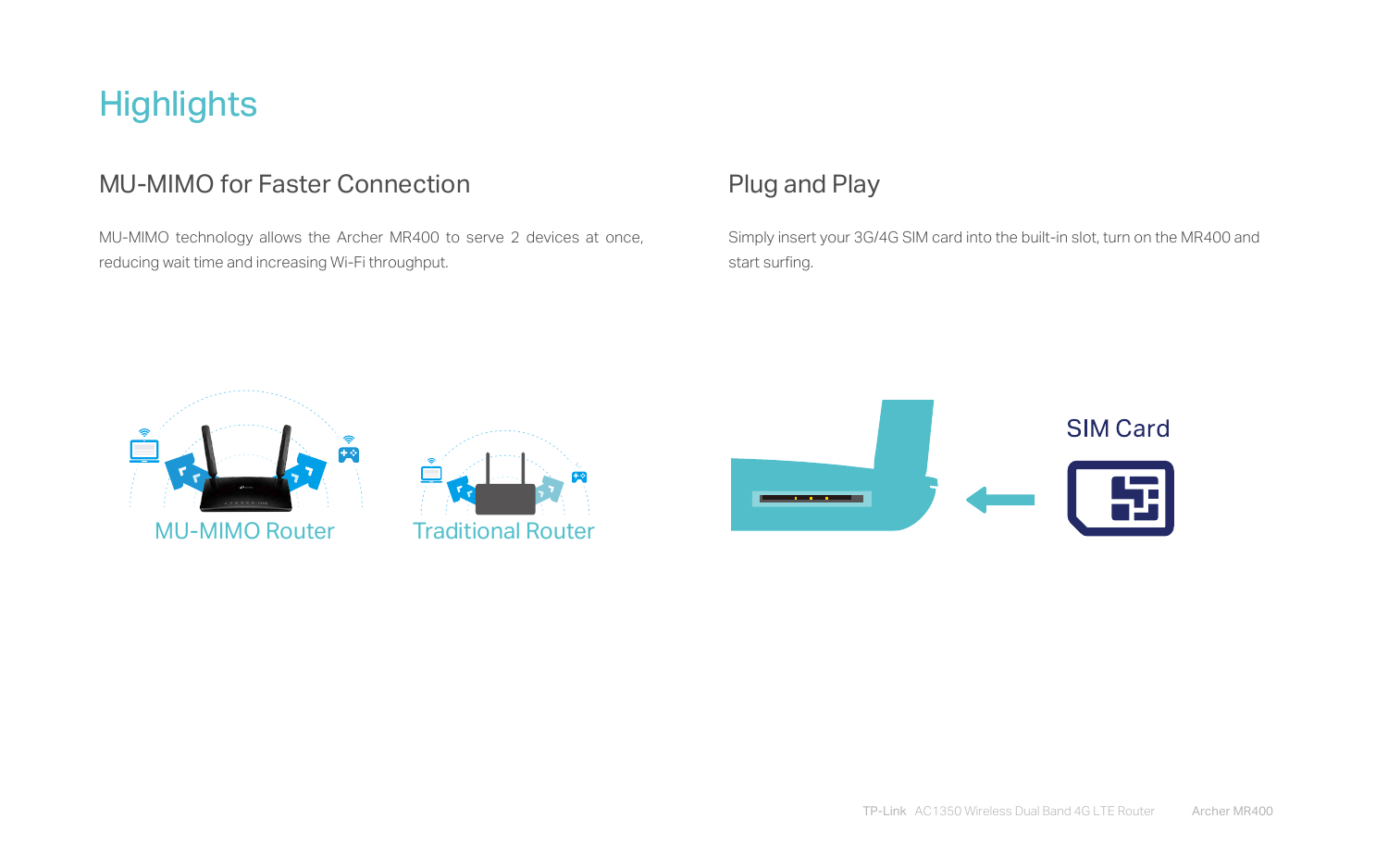- · 4G LTE Ideal for cutting-edge 4G LTE network
- · 150Mbps/50Mbps– Up to150Mbps Download speed and 50Mbps upload speed
- · Backward Compatible Compatible with 4G/3G/2G network

## **Features**





## 4G LTE

- · Superior Wireless Speed Combined wireless speeds up to 450Mbps over 2.4GHz, and 867Mbps over 5GHz
- · 802.11 ac Standard– Provides a data transfer rate 3 times faster than 802.11n for each stream

## Wi-Fi Speed

· Great Coverage – Powerful, integrated antennas provide stable wireless connections and better coverage

## Wi-Fi Range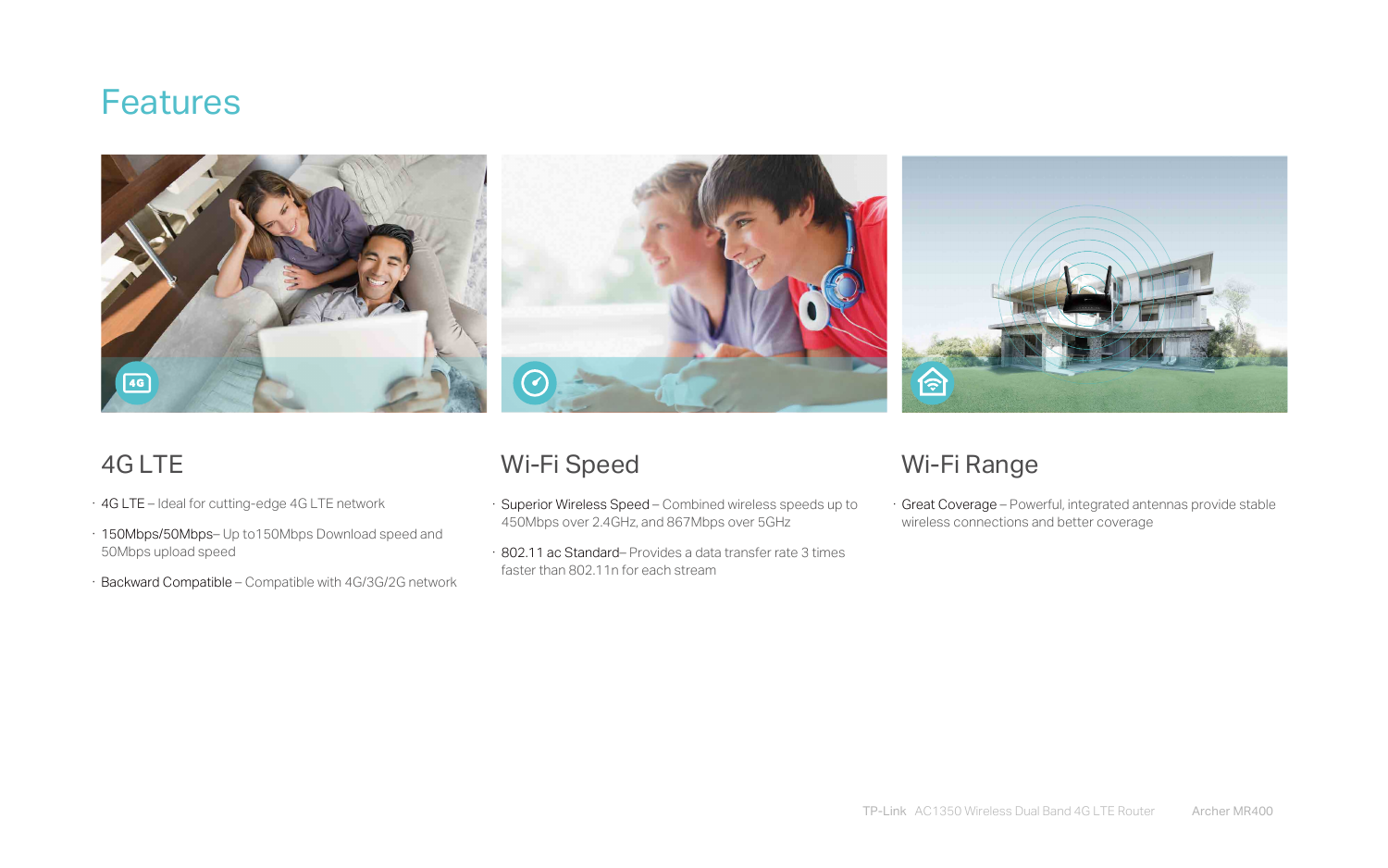## **Features**





## **Reliability**

- · Intuitive Web UI Ensures quick and simple installation without hassle Guest Network – Keeps your main network secure by creating a separate network for friends and visitors
- · Fast Encryption One-touch WPA wireless security encryption with the WPS button · Access Control – Establishes a whitelist or blacklist to allow or restrict certain devices to access the internet
- · Wi-Fi On/Off Conveniently turn on or off wireless radios as required
- · Hassle-free Management with Tether App Network management is made easy with the TP-Link Tether App, available on any Android and iOS device
- · Online Upgrade Keeps you informed of the latest firmware and allows online upgrade on the web UI



- · Parental Controls Restrict internet access time and contents for children devices
- · Encryptions for Secure Network WPA-PSK and WPA2-PSK encryptions provide active protection against security threats
- · Simultaneous Dual Band Separate Wi-Fi bands enable more devices to connect to your network without a drop in performance
- · Easy Bandwidth Management Advanced QoS makes it easier for you to manage the bandwidth of connected devices
- · Up to 64 Devices A powerful processor provides fast and stable networks for up to 64 devices.

## Ease of Use Security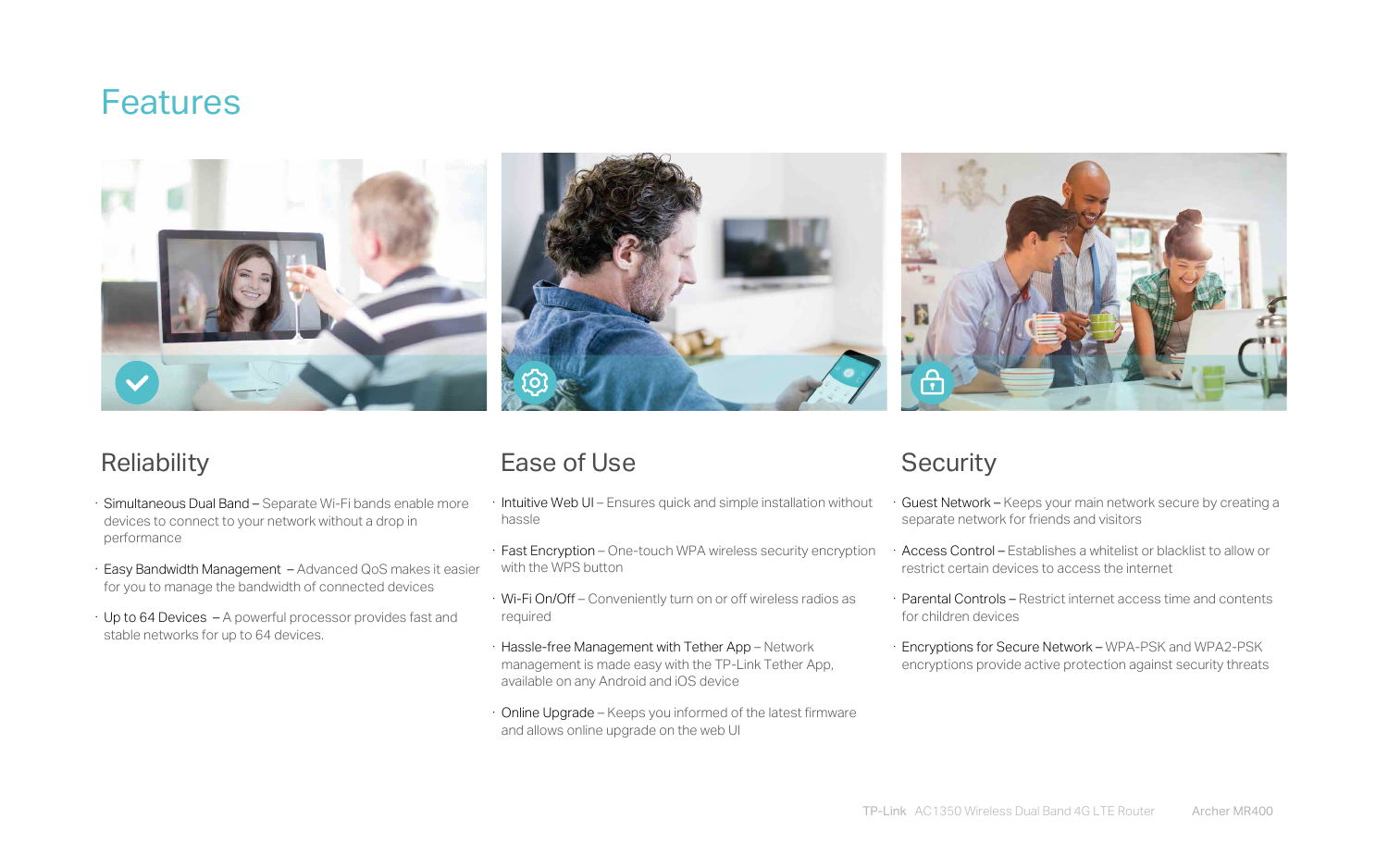## **Specifications**

## **Hardware**

- · Interface: 3 10/100Mbps LAN Ports, 1 10/100Mbps LAN/WAN Port, 1 SIM Card Slot
- · Buttons: Wi-Fi On/Off Button, WPS/Reset Button, Power On/Off Button
- · Antennas: 3 Internal Wi-Fi Antennas, 2 Detachable External 4G LTE Antennas
- · External Power Supply: 12V/1.5A
- Dimensions (W x D x H):  $7.95 \times 5.55 \times 1.32$  in. (202  $\times$  141  $\times$  33.6 mm)



#### **Wireless**

 4G: FDD-LTE Cat4 (800/900/1800/2100/2600MHz), TDD-LTE (1900/2300/2500/2600MHz) 3G: DC-HSPA+/HSPA+/HSPA/UMTS (900/2100MHz) 2G: EDGE/GPRS/GSM (850/900/1800/1900MHz) · Wireless Standards: IEEE 802.11ac/n/a 5GHz, IEEE 802.11b/g/n 2.4GHz

- · Network Type
	-
	-
- 
- 
- · Frequency: 2.4GHz and 5GHz
- 
- · Transmit Power: CE: <20dBm(2.4GHz), <23dBm(5GHz);
- · Reception Sensitivity: 5GHz:
- 11a 54M: -74dBm
- 11ac HT20: -67dBm
- 11ac HT40: -64dBm
- 11ac HT80 : -60dBm
- 11n HT20: -71dBm
- 11n HT40: -70dBm 2.4GHz:
- 11g 54M: -76dBm
- 11n HT20: -73dBm
- 11n HT40: -67dBm
- 
- 

· Signal Rate: 450Mbps at 2.4GHz, 867Mbps at 5GHz

· Wireless Function: Enable/Disable Wireless Radio, WDS Bridge, WMM, Wireless Statistics · Wireless Security: 64/128-bit WEP, WPA/WPA2, WPA-PSK/WPA2-PSK encryptions

TP-Link AC1350 Wireless Dual Band 4G LTE Router Archer MR400